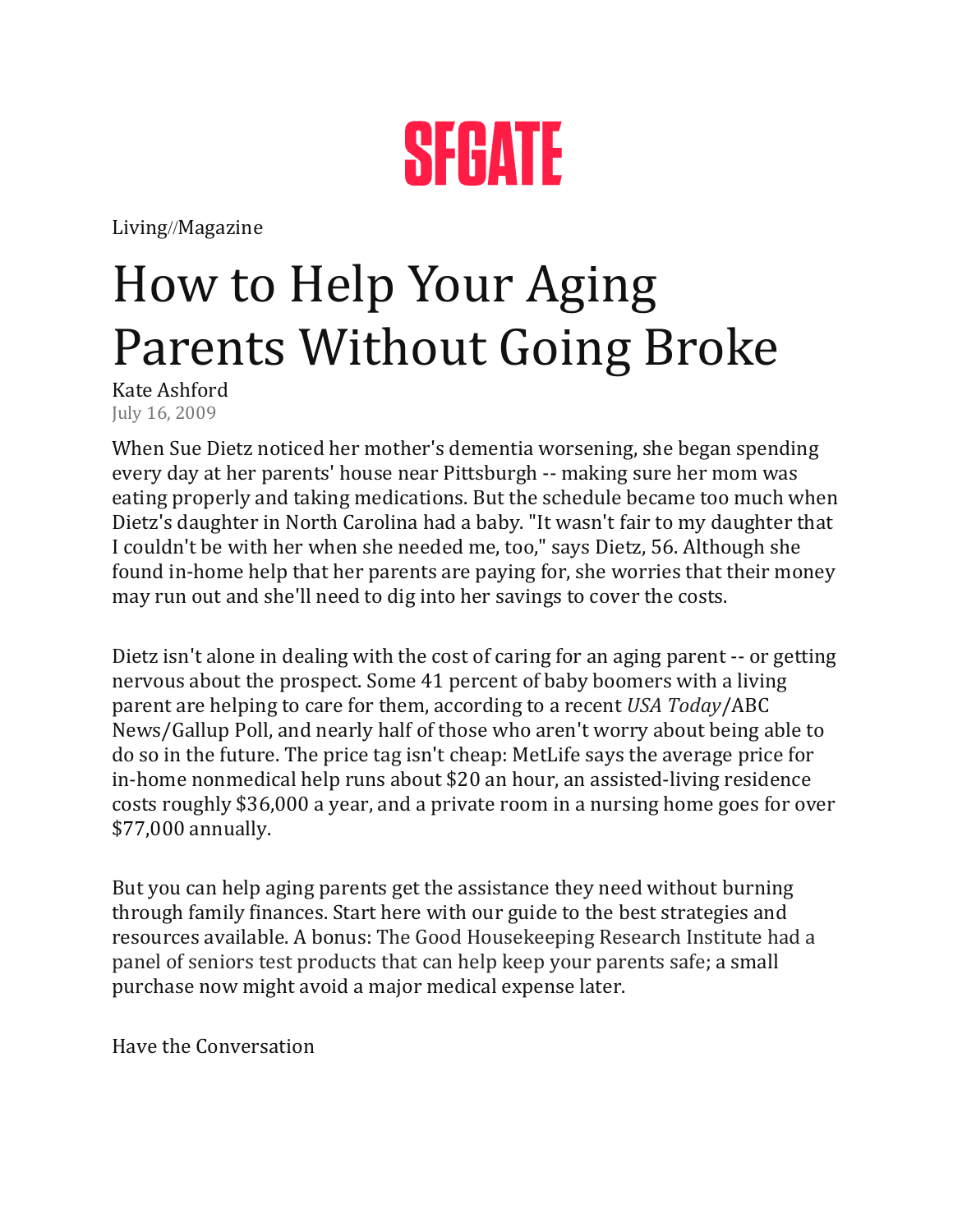The first move in gauging the help your parents need is having The Talk. You'll want to find out how much they've prepared for the future, legally and financially. For instance, do they have key legal documents such as a durable power of attorney and an up-to-date will? "Use your own experience to get the conversation going," advises [Virginia Morris,](https://www.sfgate.com/search/?action=search&channel=magazine&inlineLink=1&searchindex=solr&query=%22Virginia+Morris%22) author of *How to Care for Aging Parents.* "Say, 'I'm starting to do my own estate planning, and I wonder what you had drawn up.'" Or print out this article to show them and say, "This article says we should talk about where you keep your papers." It's vital to be prepared; otherwise, you may have to find these documents on your own if your parent, say, can no longer cover up worsening dementia.

If you've got a good relationship with your parents, tackle the tricky financial questions as well. Find out if they have long-term care insurance, and if not, how they plan on paying for nursing home care or in-home help if necessary. Again, tell your parents you're thinking about doing estate planning and wondered what financial choices they made. "Make it about you, rather than them," says [Hugh Delehanty,](https://www.sfgate.com/search/?action=search&channel=magazine&inlineLink=1&searchindex=solr&query=%22Hugh+Delehanty%22) editor in chief of AARP Publications -- your parents are less likely to get defensive.

## Get the Right Help

Once you have this information in hand, get your parents' perspective on how they think they are doing and their hopes for the future. Nearly 90 percent of adults over 50 say that they want to remain in their homes as long as they can. And many of them can stay put for years -- with the right support. Here's how to determine the care they need and then match their needs with the most appropriate type of assistance.

If your parents are coherent but have trouble getting around, look into local transportation services and community meal programs like Meals on Wheels (whose staffers will check in on your parents periodically). These types of offerings are community-specific, and their prices vary. The local [Area Agency on](https://www.sfgate.com/search/?action=search&channel=magazine&inlineLink=1&searchindex=solr&query=%22Area+Agency+on+Aging%22)  [Aging,](https://www.sfgate.com/search/?action=search&channel=magazine&inlineLink=1&searchindex=solr&query=%22Area+Agency+on+Aging%22) sometimes called the [Department of Elderly Affairs](https://www.sfgate.com/search/?action=search&channel=magazine&inlineLink=1&searchindex=solr&query=%22Department+of+Elderly+Affairs%22) or the [Senior Citizens](https://www.sfgate.com/search/?action=search&channel=magazine&inlineLink=1&searchindex=solr&query=%22Senior+Citizens+Office%22)  [Office,](https://www.sfgate.com/search/?action=search&channel=magazine&inlineLink=1&searchindex=solr&query=%22Senior+Citizens+Office%22) can fill you in on what's available. Find an office near your parents at [eldercare.gov.](http://www.eldercare.gov/)

Next: What to do if your parents are less independent -- and how to pay for it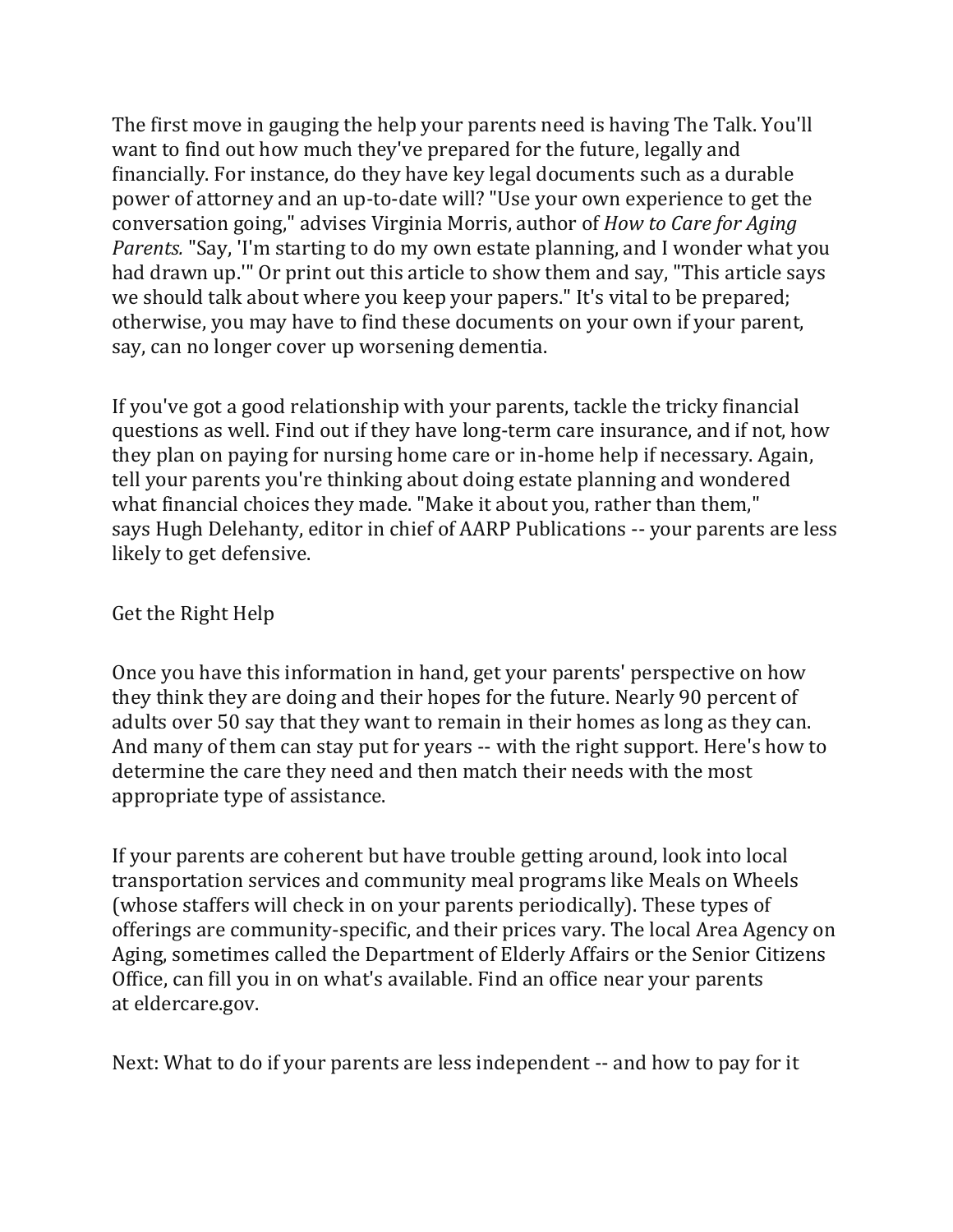If your parents are mobile but show mild signs of dementia or forgetfulness, you may want to investigate out-of-home adult day services or day health-service programs. Supervised adult day services let the elderly socialize with other seniors, and day health services may have nurses who can give out shots and medications. These services often have their own facilities or may be part of a local community center. In addition to asking the Area Agency on Aging for names of reputable, convenient programs, you can consult the staffs of nearby senior centers, churches, and synagogues.

If your parents are less independent -- say, if your mom is having a hard time getting in and out of bed or sometimes forgets she turned on the stove or bath - she'll need in-home care. "It took three different people and about three months to find a perfect match for my mother," says [Helen Nazar Bishop,](https://www.sfgate.com/search/?action=search&channel=magazine&inlineLink=1&searchindex=solr&query=%22Helen+Nazar+Bishop%22) whose mom has Alzheimer's. "And we are always communicating with the home-care worker." As a first step in finding a reliable caregiver, start at the Website of the [Family](https://www.sfgate.com/search/?action=search&channel=magazine&inlineLink=1&searchindex=solr&query=%22Family+Caregiver+Alliance%22)  [Caregiver Alliance](https://www.sfgate.com/search/?action=search&channel=magazine&inlineLink=1&searchindex=solr&query=%22Family+Caregiver+Alliance%22) [\(caregiver.org\)](http://www.caregiver.org/), which has put together the first comprehensive, 50-state online directory of caregiver support programs.

For a personalized, overall-care plan, hire a geriatric-care manager, usually a nurse or social worker trained in helping the elderly. You'll typically pay \$300 to \$800, depending on where your parents live, to have this person visit them in their home, assess how they're doing, and recommend cost-efficient things they might need to stay independent. "Geriatric-care managers have their fingers on the pulse of services available locally," says [Elinor Ginzler,](https://www.sfgate.com/search/?action=search&channel=magazine&inlineLink=1&searchindex=solr&query=%22Elinor+Ginzler%22) senior vice president of livable communities for AARP. For an additional fee, the geriatric-care manager can also make all the arrangements. Expect to pay roughly \$80 to \$200 an hour for this service, depending on how much attention your parents need and where they live; the cost isn't covered by health insurance, [Medicare,](https://www.sfgate.com/search/?action=search&channel=magazine&inlineLink=1&searchindex=solr&query=%22Medicare%22) or Medicaid. You can find Professional Geriatric Care Managers (PGCMs), who are trained, experienced professionals, by visiting [caremanager.org.](http://www.caremanager.org/)

## How to Save Money

Hiring help doesn't have to mean draining your parents' bank account -- or yours. Adult day services, which average \$64 a day, are far less expensive than in-home daytime help. And in-home, nonmedical daytime assistance (about \$18 an hour) will probably be a bit less costly than an in-home health aide (about \$20 an hour), if your parents won't need medical supervision. The federal government might shoulder some expenses, too. Medicare usually pays for some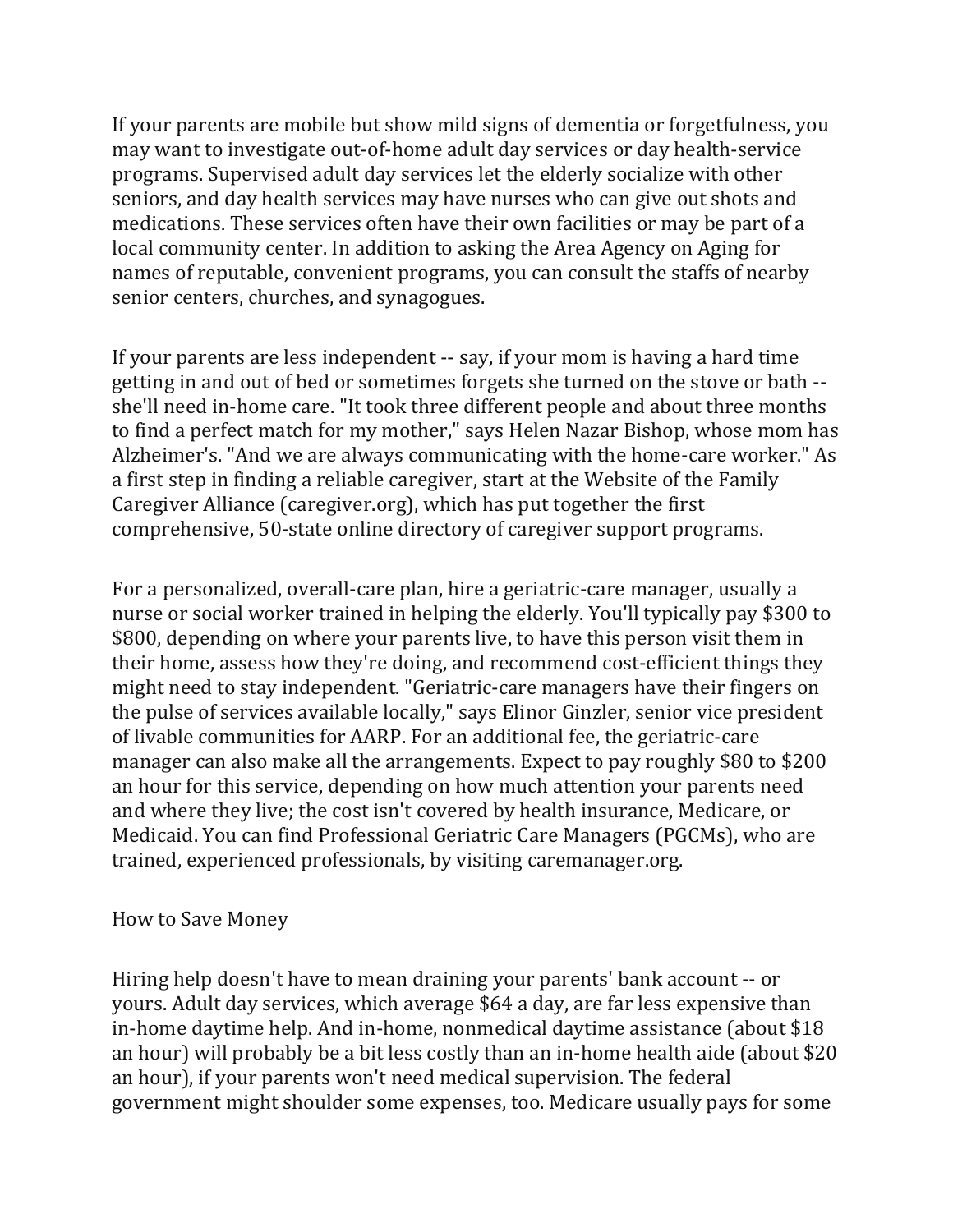short-term, in-home medical help prescribed by a doctor for people 65 and older. But it won't pay for long-term custodial care. If your parent does qualify for that, check [medicare.gov](http://www.medicare.gov/) to find local Medicare-certified in-home health-care agencies.

Medicaid rules vary by state. The program may cover home care or day services if your 65-plus parent is nursing-home -- eligible and meets low-income requirements. So you'll likely have to exhaust your parents' resources before turning to this type of help. If your dad needs constant surveillance, Medicaid would likely require him to go to a nursing home or similar facility (check [govbenefits.gov](http://www.govbenefits.gov/) for details).

Since this is difficult terrain, consider consulting an elder-care attorney to help navigate regulations and discuss asset-management planning, which will be important if your parents' health declines. Find a specialist at the [National](https://www.sfgate.com/search/?action=search&channel=magazine&inlineLink=1&searchindex=solr&query=%22National+Academy%22)  [Academy](https://www.sfgate.com/search/?action=search&channel=magazine&inlineLink=1&searchindex=solr&query=%22National+Academy%22) of Elder Law Attorneys' site: [naela.com.](http://www.naela.com/)

Look into lowering expenses through local senior programs. For example, utility companies may offer a break on energy bills -- just give them a call and ask. Church or synagogue volunteer programs might provide a companion to keep your mom company periodically. Some areas have transportation services that can save the cost of using taxis or part-time drivers. In the Boston area, disabled or impaired seniors can use The Ride, which provides a door-to-door wheelchairaccess van or sedan for \$2. "I had a 90-something client who took it to work every day," says Suzanne Modigliani, a geriatric-care manager in Brookline, MA.

With some delicate conversations and aid from the right places, you can help your parents stay in their homes for as long as possible. "It's hard, make no mistake," Ginzler says. "But respect the fact that Mom and Dad want to control their lives as much as they can. Being compassionate will lead you to the right decisions."

Next: How to deal with Alzheimer's or Dementia

Dealing with Alzheimer's or Dementia

Memory loss goes hand in hand with getting older. It's completely normal for an older person to walk into the kitchen and occasionally wonder, "Now, why was I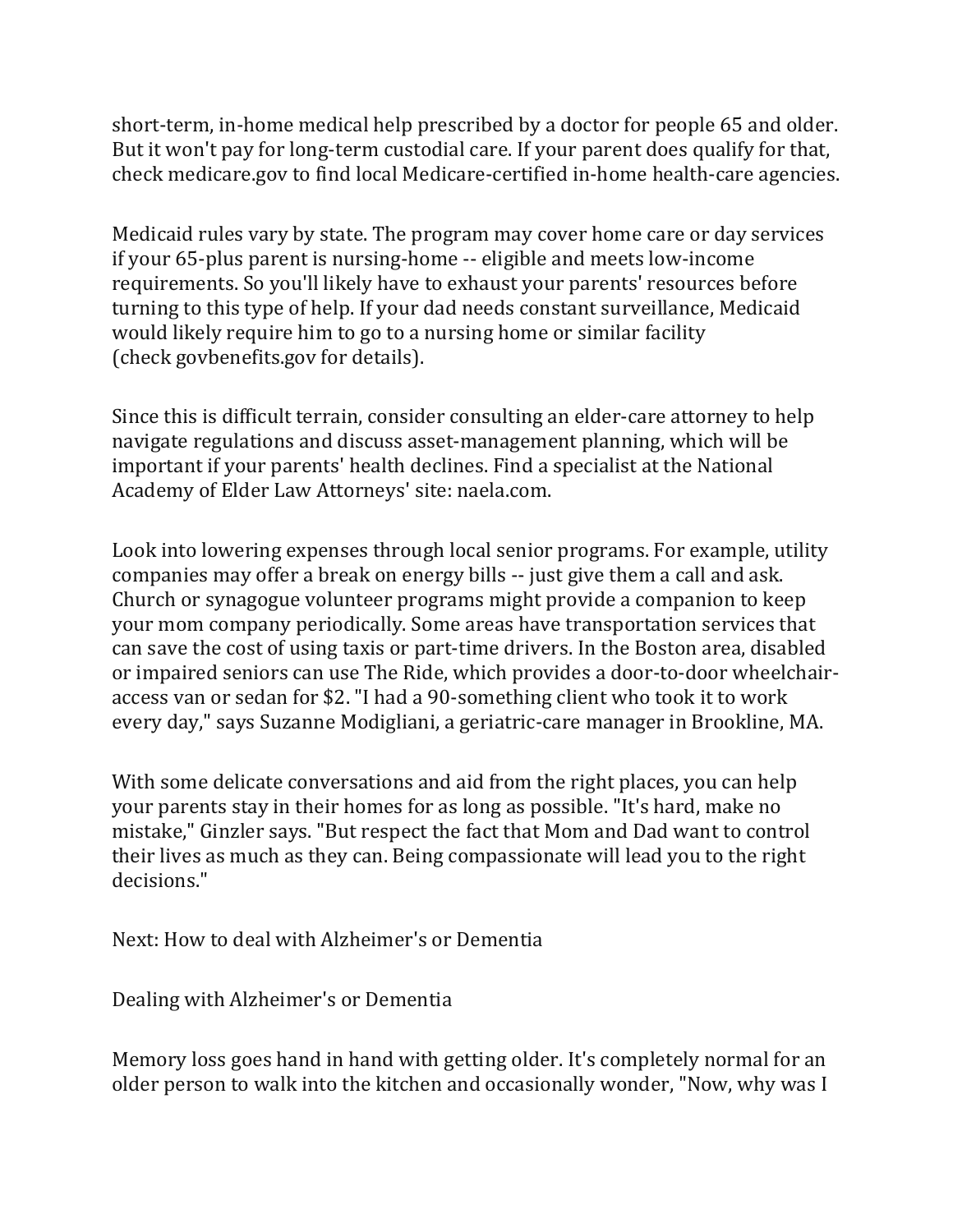coming in here again?" But if your mother is, say, coming home from the supermarket empty-handed because she couldn't "find anything" on her grocery list, or if she keeps her cleaning supplies in the fridge, pay attention. These may be signs of dementia or Alzheimer's (see [10signs.org](http://www.10signs.org/) for more info). Talk to your parent's doctor to determine if Alzheimer's may be involved.

If the diagnosis is made, visit the Alzheimer['s Association](http://www.alz.org/) for information and access to support groups. A doctor who specializes in dementia care can prescribe medications that can delay the onset of symptoms, among other options. As the disease progresses, check out the [MedicAlert + Safe Return](http://www.medicalert.org/)  [program.](http://www.medicalert.org/) For \$50 up front and a \$25 annual fee, your parent will get a bracelet or pendant identifying her as someone with dementia. If she is found wandering, responders can contact her caregiver or family and EMTs will be able to get her medical records.

After a diagnosis, your parent may be angry or in denial. Rather than dictating what should be done, involve her in the conversation. "Coming up with options and talking through them helps a parent feel a sense of control over her experience," says Peter Reed, Ph.D., senior director of programs for the Alzheimer's Association.

Next: Find out the financial documents and medication information you need from your parents

Paperwork Prep

Learn where your parents keep their financial documents and medical information. This can avoid costly mistakes and let you know the extent of their resources. Here are some of the biggies (for a detailed list, check out the financial-planning area at [mymoney.gov,](http://www.mymoney.gov/) and print one out for your folks).

- Wills
- Durable power of attorney (so someone can legally act on their behalf) and medical power of attorney
- Advance directive, like a living will, which states wishes for end-of-life care